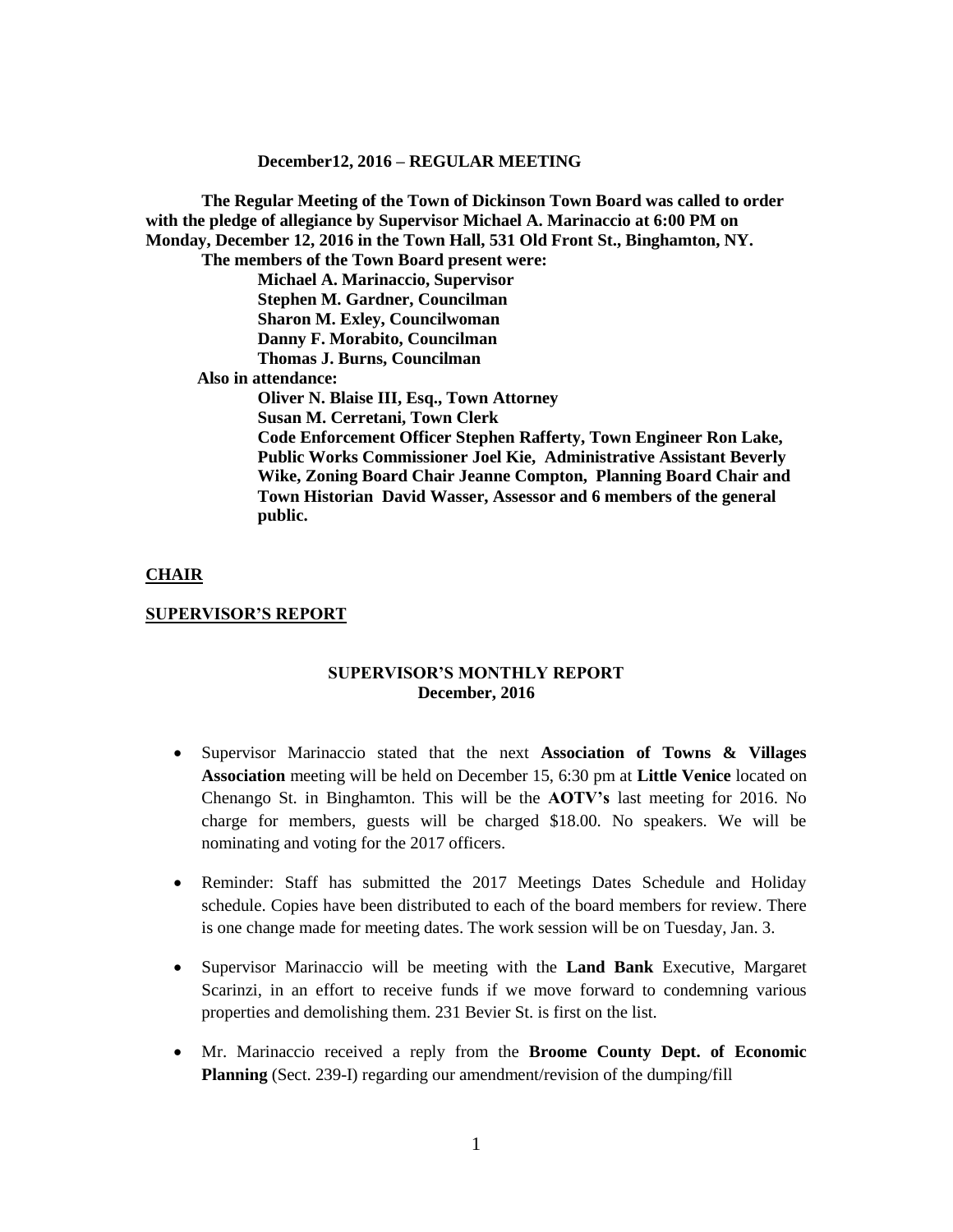#### **SUPERVISOR'S REPORT CONTINUED:**

provisions. They did not identify any significant countywide or inter-community impacts associated with the proposed project.

 Supervisor Marinaccio received a letter from the Sheriff's office indicating the perdiem payment rates payable to our Town for non-Broome County residents housed at the **Broome County Jail** for 2017-2018. The CPI increase from Oct. 2014 to Oct. 2016 is 1.8094%. Applying this increase to the current 2016 payment rates results in the following 2017-2018 per-diem and annual rates:

Per Diem will be \$8.33 Annual Payment will be \$41,593.00

- Supervisor Marinaccio attended the **NY Association of Towns Executive Board** meeting on Monday, Dec. 5. Mr. Marinaccio also attended the **Resolutions Committee** meeting which Mr. Marinaccio is also a member of. The Committee has finalized the Resolutions that will be submitted for review for the 2017 **AOT** meeting in New York City in February. Copies will be sent to everyone for review prior to the NY meeting.
- As the Supervisor indicated at Monday's Work Session, he and Public Works Commissioner Kie met with two representatives from the **NYS Department of Transportation** regarding the **Walk Bridge** from **Sunrise Terrace** and over I-81 onto Front Street. The bridge study, after 3 years, was completed and the study indicates that the **Walk Bridge** should be demolished. If this occurs, it will not take place for at least another 3-4 years. There will be a Public Hearing held by the **NYS Department of Transportation** sometime in January. One hearing here in the Town Hall and the other at the **Theodore Roosevelt School**. In the meantime, we will begin to reach out to our State Senator, State Assemblyman and **Senator Schumer** in an effort to find funds to rebuild and replace the walk bridge. Supervisor Marinaccio has asked Town Clerk Susan Cerretani to place the link from the **NYS Department of Transportation** Study on the Town of Dickinson website so anyone can review it.

### **Code Violations:**

- 1. Reminder Notice sent to 909 Front St. on corrective action that they are required to take.
- 2. 515 Front Street Car openly stored, no plates
- 3. 513 Old Front Street Vehicle openly stored, not licensed
- 4. 13 N. Louisa Basketball hoop installed in Town right of way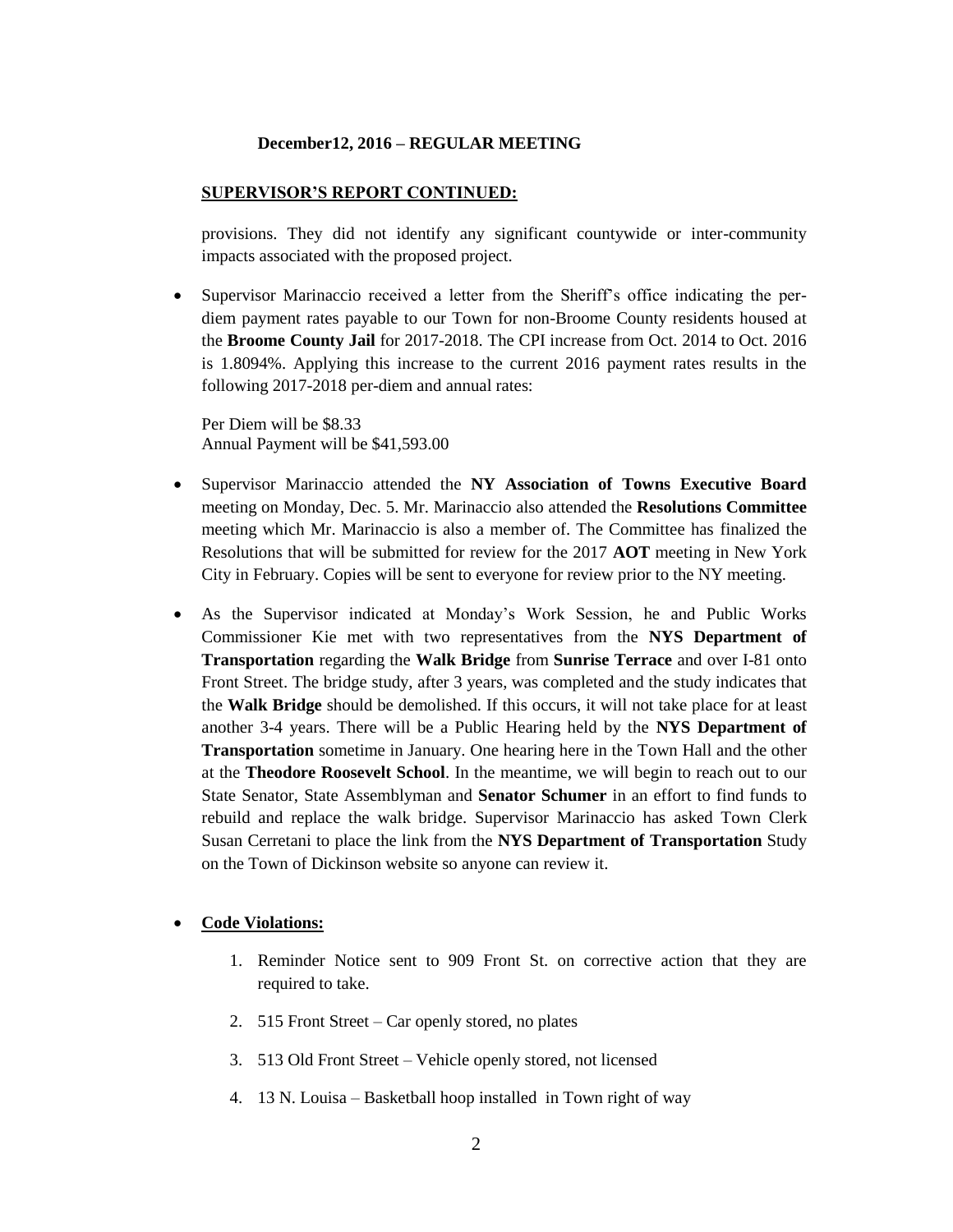### **SUPERVISOR'S REPORT CONTINUED:**

- 5. 206 Bevier Street Couch/furniture in yard
- 6. 21 N. Louisa Basketball hoop installed in Town right of way
- 7. 217 Bevier Street Van openly stored without license
- 8. 160 Bigelow Street Roof, no building permit
- 9. 11 Terrace Drive Pallets in yard, political sign under shrubs, garbage at side of house, poor property maintenance

### **Dog Control Report**

I received both the village and town dog control reports from our officer for the month of October.

Dogs running loose in the town and village. **DCO** had to deal with an aggressive pitbull on Chenango St. **DCO** was able to trap this very large pit-bull and transfer to dog shelter.

### **NYSEG Warning Letter:**

No warnings issued

## **MEGA**

Supervisor Marinaccio stated that he has done research on the **MEGA** program. He remarked that he is not sold on the program but will continue to have more discussions. His understanding is that once you sign up, the company does a study. If the study comes out positive, you are committed to move it forward. Mr. Marinaccio stated that there is no guarantee there will be savings for our residents. The Supervisor would like our residents to be able to make their own choice in respect to energy choices.

## **PUBLIC COMMENTS:**

909 Front Street has received a code violation of a junk car on property. The resident has an emotional attachment to the car because it was allegedly involved in an accident involving her deceased son. Code Enforcement Officer is sympathetic to the resident and has granted a15 day extension to the code violation.

## **COMMITTEE REPORTS**

- **PUBLIC WORKS**
	- o Councilman Gardner reported that he and Public Works Commissioner Kie are working on improving communications in the field. They are investigating a new walkie talkie system for communications during emergency conditions or situations. Emergency Services is in the process of establishing a County wide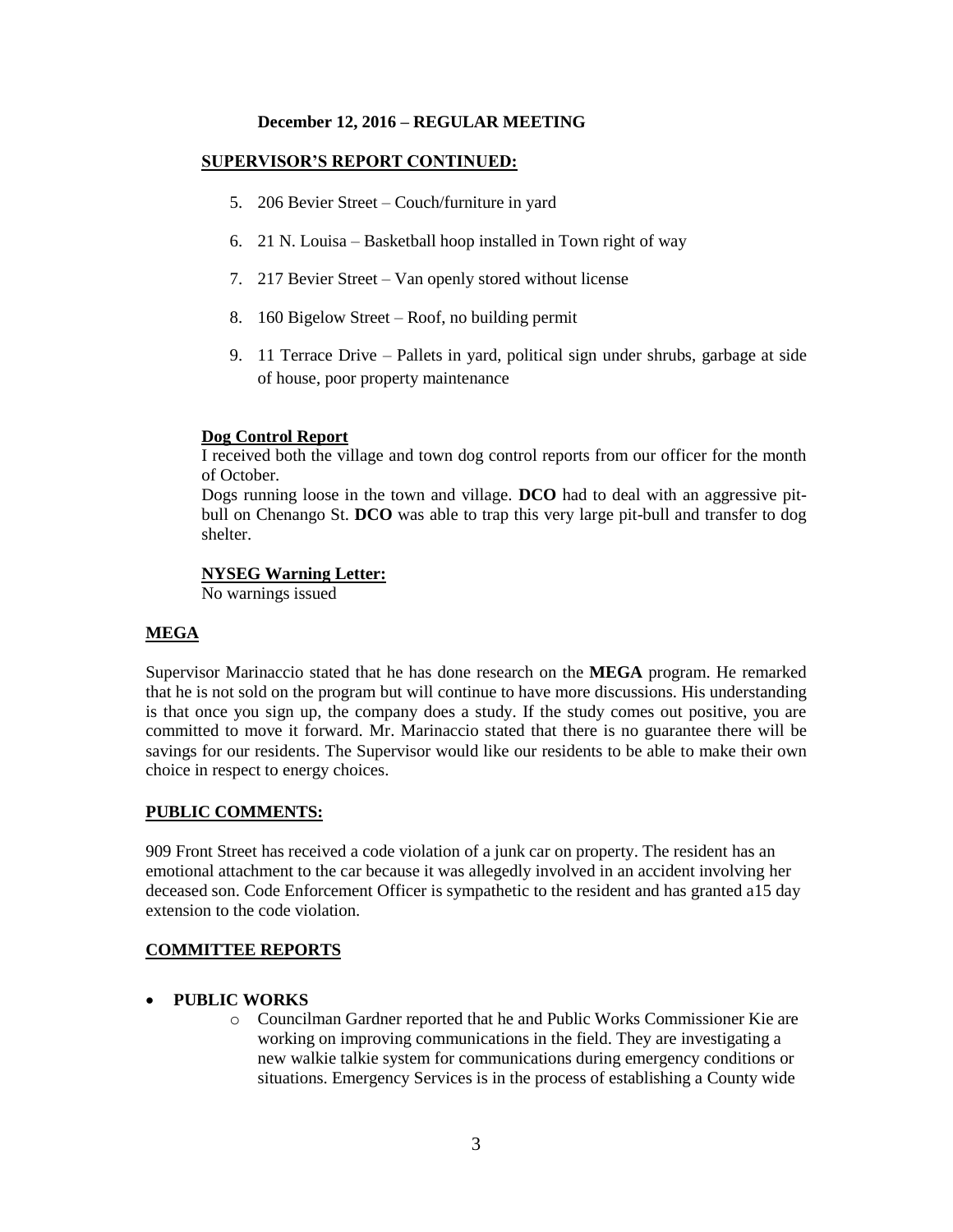system with one central command center. Councilman Gardner and Public Works Commissioner Kie are working on a cost effective plan to phase this in.

# **FINANCE**

## o **TOWN CLERK MONTHLY FINANCIAL REPORT**

Councilman Morabito made a motion to accept the **November 2016 Monthly Financial Report** for the **Town Clerk** in the amount of **\$838.18** seconded by Councilwoman Exley. All in favor.

| <b>Town Clerk's Report</b>               |          |
|------------------------------------------|----------|
| November 2016 in the amount of \$876.18: |          |
| <b>NYSDOH</b>                            | \$0.00   |
| NYS Ag & Markets spay/Neuter program     | \$38.00  |
| <b>Supervisor Town of Dickinson</b>      | \$838.18 |

# o **TOWN JUSTICE COURT MONTHLY FINANCIAL REPORT**

Councilman Morabito made a motion to accept the Justice Court October report seconded by Councilwoman Exley in the amount of \$31,884.58. All in favor.

### o **SUPERVISOR MONTHLY REPORT** Councilman Morabito made a motion to accept the **October/November, 2016 Supervisor monthly report** seconded by Councilwoman Exley. All in favor.

# o **ABSTRACTS FOR APPROVAL**

On Motion from Councilman Morabito, seconded by Councilman Gardner to approve **abstract # 12**, dated **December 12, 2016** in the amount of **\$134,347.95** Vote Ayes- 5, Nays-0, Absent-0.

Supervisor Marinaccio voting Aye Councilman Gardner voting Aye Councilwoman Exley voting Aye Councilman Morabito voting Aye Councilman Burns Aye

Unanimously passed and noted as duly adopted.

## **Abstract Summary of Audited Vouchers for Funds respectively in the amount(s) of \$134,347.95.**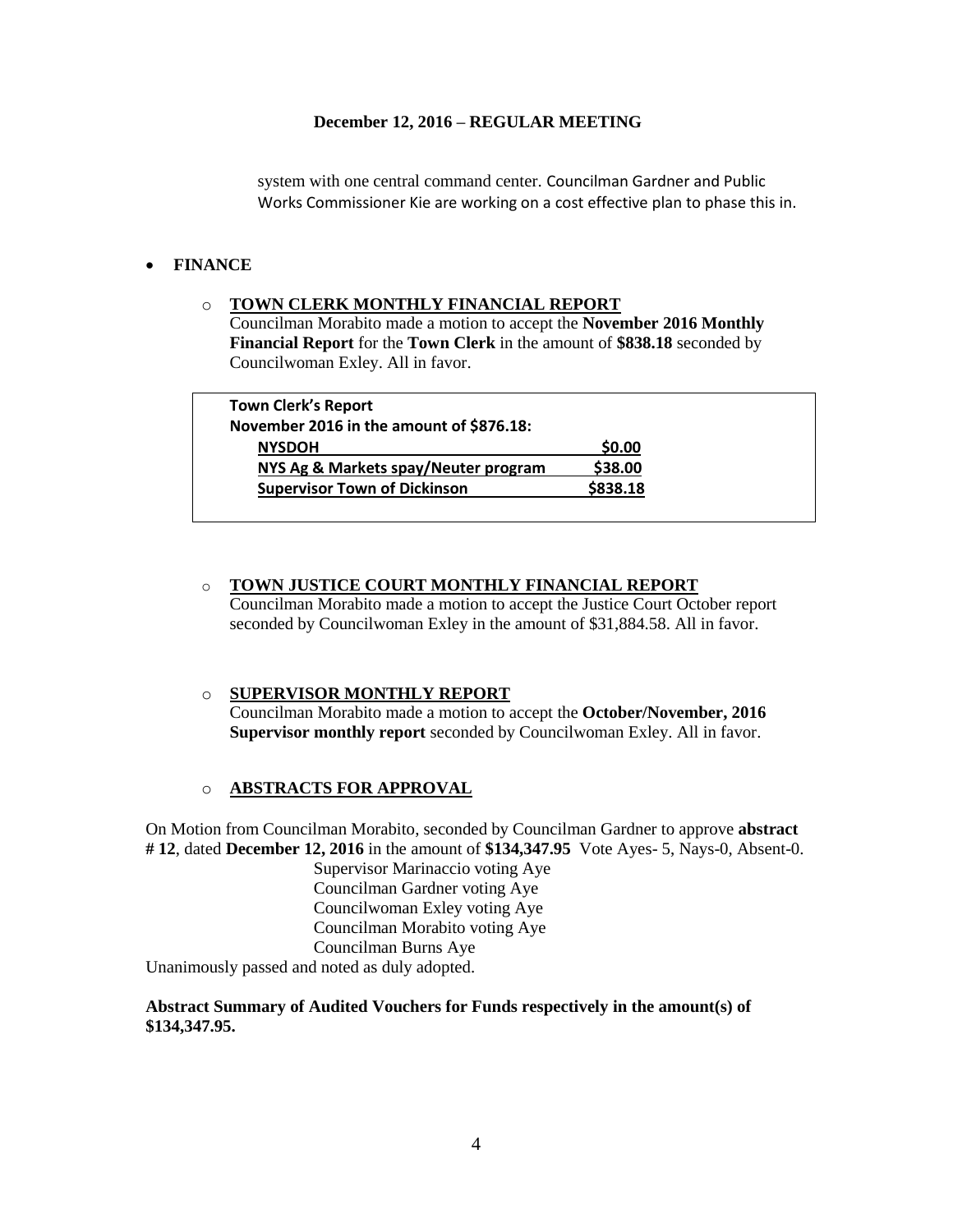|  | Voucher #12 for December 12, 2016 year in the amount of \$134,347.95: |
|--|-----------------------------------------------------------------------|
|--|-----------------------------------------------------------------------|

| <b>General Fund</b>          | \$44,952.81 |
|------------------------------|-------------|
| <b>Part Town</b>             | \$219.24    |
| <b>Highway</b>               | \$31,445.81 |
| <b>Fire districts</b>        | \$0.00      |
| <b>Light Districts</b>       | \$5,151.53  |
| <b>Refuse &amp; Garbage</b>  | \$10,334.15 |
| <b>Sewer Operating Dist.</b> | \$3,160.29  |
| <b>Water Operating Dist.</b> | \$39,084.12 |

#### **PERSONNEL**

- o Nothing to report.
- **PLANNING**
	- o Planning Board Chair David Wasser reported that at the Planning Board has two items on the agenda for the next meeting Monday, December 19. The Board will react to the 239 by the County on the Comprehensive Plan and will discuss rezoning issues in the Prospect area.

#### **APPROVAL OF MINUTES**

On a motion by Councilman Gardner seconded by Councilwoman Exley to approve the **Work Session and Regular Meeting Minutes of November 7, 2016 and November 14, 2016**. All in favor.

Vote-5 Ayes, Nays-0, Absent-0.

### **CHAIR**

#### **AOTV MEETING**

Supervisor Marinaccio stated that the next **Association of Towns & Villages Association** meeting will be held on December 15, 6:30 pm at **Little Venice** located on Chenango St. in Binghamton. This will be the **AOTV's** last meeting for 2016. No charge for members, guests will be charged \$18.00. No speakers. We will be nominating and voting for the 2017 officers.

#### **PEDESTRIAN WALK BRIDGE**

Supervisor Marinaccio and Public Works Commissioner Kie met with two representatives from the **NYS Department of Transportation** regarding the **Walk Bridge** from **Sunrise Terrace** and over I-81 onto Front Street. The bridge study, after 3 years, was completed and the study indicates that the **Walk Bridge** should be demolished. If this occurs, it will not take place for at least another 3-4 years. There will be a Public Hearing held by the **NYS Department of Transportation** sometime in January. One hearing will take place at the Town of Dickinson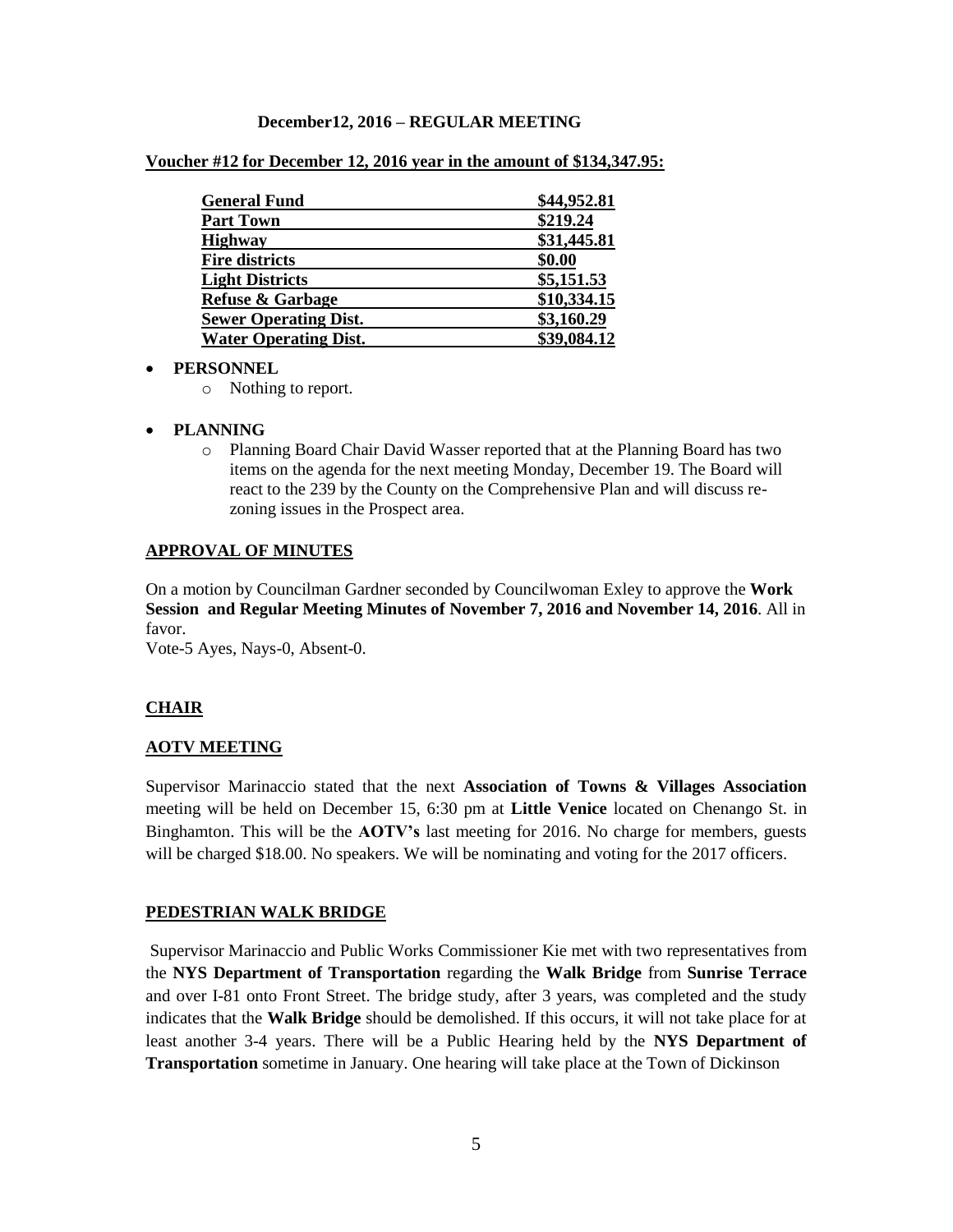Town Hall and the other at the **Theodore Roosevelt School**. In the meantime, we will begin to reach out to our State Senator, State Assemblyman and **Senator Schumer** in an effort to find funds to rebuild and replace the walk bridge. Supervisor Marinaccio has asked Town Clerk Susan Cerretani to place the link from the **NYS Department of Transportation** Study on the Town of Dickinson website [www.townofdickinson.com](http://www.townofdickinson.com/) so anyone can review it.

# **ATTORNEY**

# **RESOLUTION: DECLARING NEGATIVE ENVIRONMENTAL IMPACT PURSUANT TO SEQRA FOR 2017 WATER RATE ADJUSTMENT RESOLUTION: ADOPTING 2017 WATER RATE ADJUSTMENT LOCAL LAW**

# **RESOLUTION 2016-52**

The following Resolution was offered by Councilman Morabito, who moved its adoption, seconded by Councilman Burns to wit:

BE IT RESOLVED, by the Town Board of the Town of Dickinson, Broome County, New York as follows:

## **RESOLUTION: DECLARING NEGATIVE ENVIRONMENTAL IMPACT PURSUANT TO SEQRA FOR 2017 WATER RATE ADJUSTMENT RESOLUTION: ADOPTING 2017 WATER RATE ADJUSTMENT LOCAL LAW**

The question of adoption of the foregoing Resolution was duly put to a vote on roll call which resulted as follows: All in favor. Vote Ayes  $-5$ , Nays  $-0$ , Absent-0.

> Supervisor Marinaccio voting Aye Councilman Gardner voting Aye Councilwoman Exley voting Aye Councilman Morabito voting Aye Councilman Burns voting Aye

All in favor. Resolution attached.

## **RESOLUTION DECLARING NEGATIVE ENVIRONMENTAL IMPACT PURSUANT TO SEQRA AMENDING DUMPING PROVISIONS OF SOLID WASTE MANAGEMENT AND ZONING LAWS AND RESOLUTION ADOPTING LOCAL LAW AMENDING DUMPING PROVISIONS OF SOLID WASTE MANAGEMENT AND ZONING LAWS**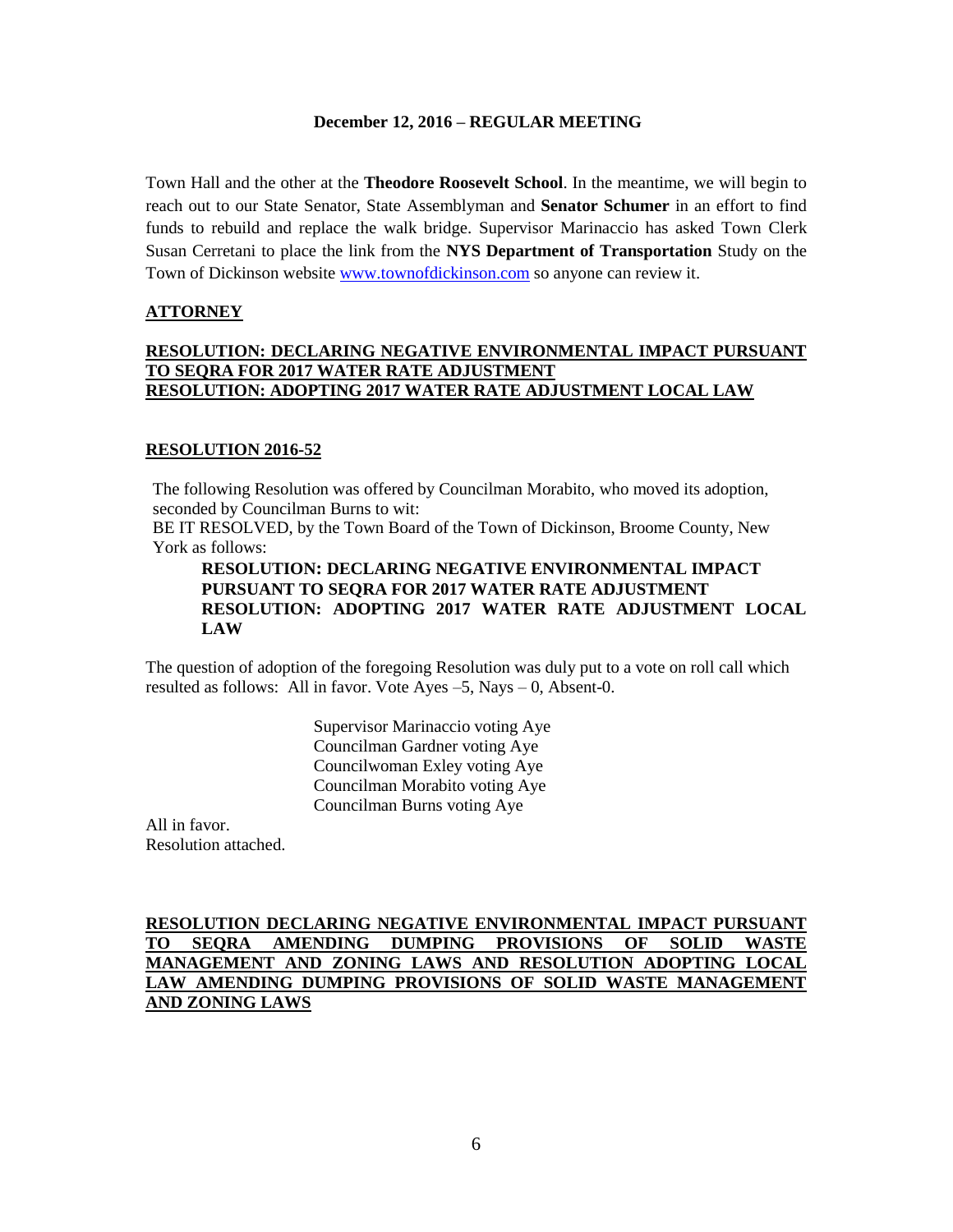### **RESOLUTION 2016-53**

The following Resolution was offered by Councilwoman Exley, who moved its adoption, seconded by Councilman Gardner to wit:

BE IT RESOLVED, by the Town Board of the Town of Dickinson, Broome County, New York as follows:

## **RESOLUTION: DECLARING NEGATIVE ENVIRONMENTAL IMPACT PURSUANT TO SEQRA AMENDING DUMPING PROVISIONS OF SOLID WASTE MANAGEMENT AND ZONING LAWS RESOLUTION: ADOPTING LOCAL LAW AMENDING DUMPING PROVISIONS OF SOLID WASTE MANAGEMENT AND ZONING LAWS**

The question of adoption of the foregoing Resolution was duly put to a vote on roll call which resulted as follows: All in favor. Vote  $A$ yes  $-5$ , Nays  $-0$ , Absent-0.

> Supervisor Marinaccio voting Aye Councilman Gardner voting Aye Councilwoman Exley voting Aye Councilman Morabito voting Aye Councilman Burns Aye

All in favor. Resolution attached.

### **ADOPTING FIRE PROTECTION CONTRACT WITH PDFC**

### **RESOLUTION 2016-54**

The following Resolution was offered by Councilman Gardner, who moved its adoption, seconded by Councilman Burns to wit:

BE IT RESOLVED, by the Town Board of the Town of Dickinson, Broome County, New York as follows:

## **RESOLUTION: ADOPTING FIRE PROTECTION CONTRACTS WITH PORT DICKINSON FIRE COMPANY.**

The question of adoption of the foregoing Resolution was duly put to a vote on roll call which resulted as follows: All in favor. Vote  $Ayes - 5$ , Nays  $- 0$ , Absent-0.

> Supervisor Marinaccio voting Aye Councilman Gardner voting Aye Councilwoman Exley voting Aye Councilman Morabito voting Aye Councilman Burns Aye

All in favor.

Signed contract to be sent to the Village of Port Dickinson for Mayor Burke's signature.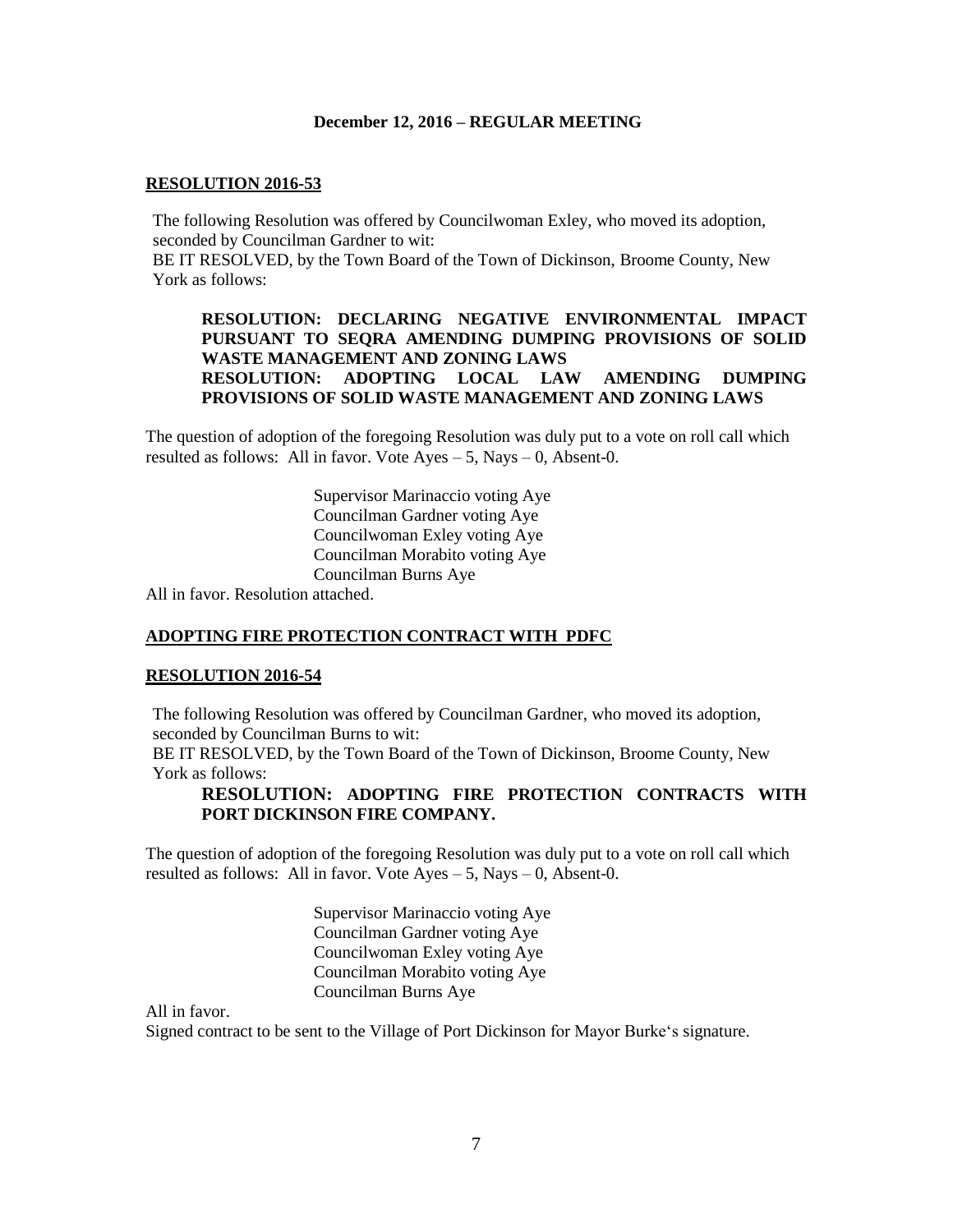### **SOLAR ENERGY**

Attorney Blaise reported that the Solar Energy Committee met last week and discussed defining the areas where commercial solar farms would be permitted. The committee looked at an aerial map of the Town and broke it down into 2 zones west and east of route 81. Attorney Blaise will work on a draft of Local Law for discussion at the January meeting and present it to the Planning board and to the County for a 239 review in the spring.

## **SHARED SERVICES AGREEMENT WITH NY STATE**

Attorney Blaise will send the shared service agreement back to the Jim Massar at the State and ask them to agree to a reciprocal revision (for a 4 year term) as they have for other municipalities.

# **RESOLUTION ACCEPTING TRUCK BID**

### **RESOLUTION 2016-55**

The following Resolution was offered by Councilwoman Gardner, who moved its adoption, seconded by Councilman Burns to wit:

BE IT RESOLVED, by the Town Board of the Town of Dickinson, Broome County, New York as follows:

## **RESOLUTION: ACCEPTING FORD F550 TRUCK BID AND AUTHORIZING PUBLIC WORKS COMMISSIONER KIE TO SIGN ALL PAPERWORK**

The question of adoption of the foregoing Resolution was duly put to a vote on roll call which resulted as follows: All in favor. Vote  $Ayes - 5$ , Nays  $- 0$ , Absent-0.

> Supervisor Marinaccio voting Aye Councilman Gardner voting Aye Councilwoman Exley voting Aye Councilman Morabito voting Aye Councilman Burns Aye

All in favor.

# **PUBLIC WORKS – WATER & HIGHWAY DEPARTMENT**

- Public Works Commissioner Kie reported on the proposed widening of Sowden Street. The State wants \$22,000 up front (attached to a work order) as worst case scenario and whatever portion that is not used will be refunded to the Town when the project is completed. The State will contact us with follow up paper work.
- Public Works Commissioner Kie reported that the recent snow events have been keeping his department very busy.